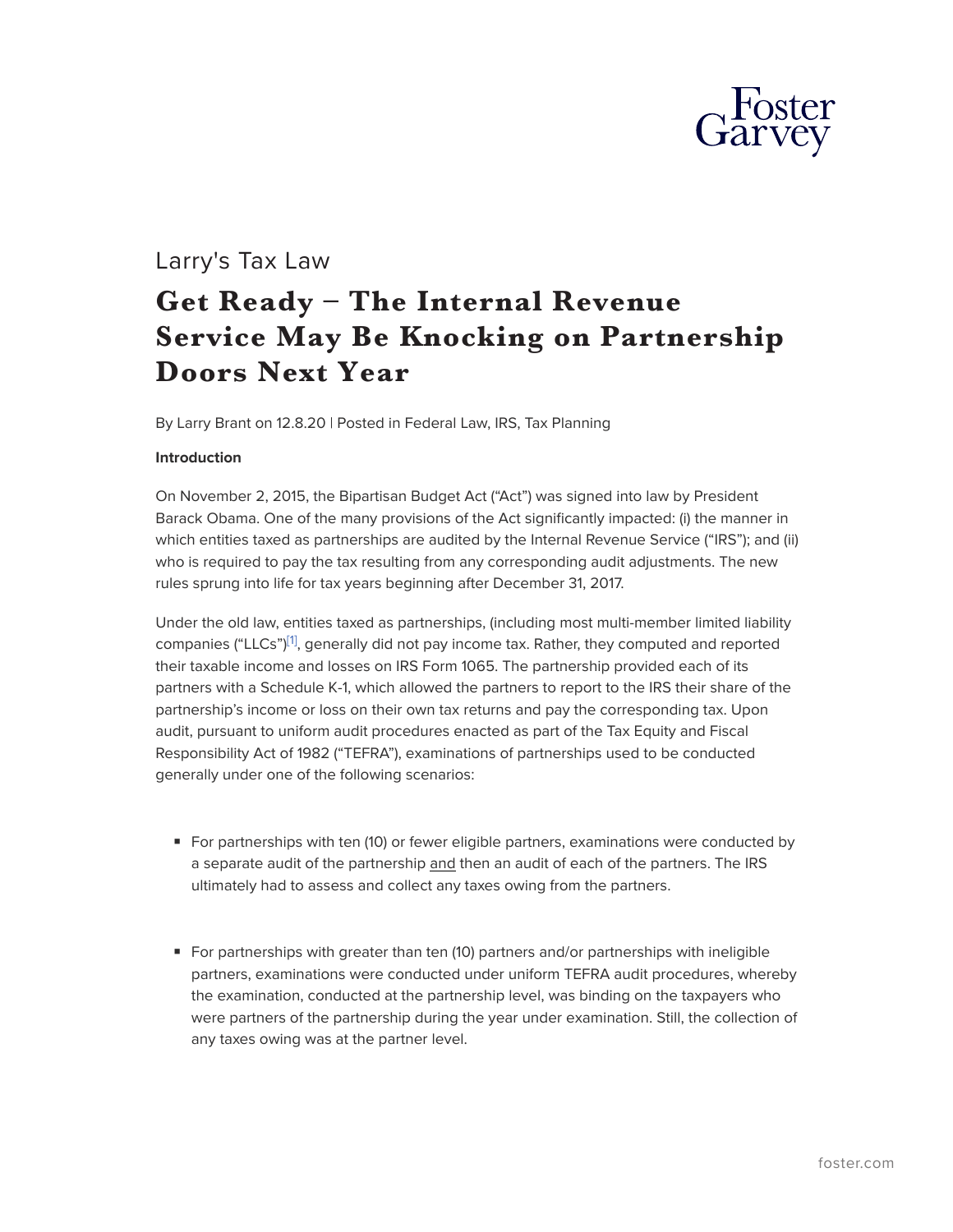

■ For partnerships with 100 or more partners, at the election of the partnership, examinations were conducted under uniform "Electing Large Partnership" audit procedures, whereby the examination, conducted at the partnership level, was binding on the partners of the partnership existing at the conclusion of the audit. Again, the collection of any taxes owing was at the partner level.

Lawmakers believed a change in the TEFRA audit framework was necessary for the efficient administration of Subchapter K of the Code. If a C corporation is audited, the IRS can assess an additional tax owing against a single taxpayer—the very taxpayer under examination—the C corporation. In the partnership space, however, despite the possible application of the uniform audit procedures, the IRS was required to examine the partnership and then assess and collect the taxes owing from multiple taxpayers (i.e., the partners of the partnership).

As a result of the burdensome audit rules (from the Service's perspective), few partnership audits occurred. The Government Accountability Office (the "GAO") reported in 2014 that, for tax year 2012, less than one percent of partnerships with more than \$100 million in assets were audited. Whereas, for the same tax year, more than 27 percent of similarly-sized corporations were audited. The GAO concluded the vast disparity was directly related to the increased administrative burden placed on the IRS under the then existing partnership examination rules.

As previously reported, effective for tax years beginning on or after January 1, 2018, new centralized examination rules may apply to entities taxed as partnerships, allowing the IRS in many cases to simply examine the partnership and assess it with any tax owing (thereby eliminating the need to audit the partners and collect the tax from the partners). With the new rules in place, which streamline the process from the government's vantage point, most commentators and tax practitioners highly anticipated that the number of partnerships examined by the IRS each year would dramatically increase. Due in large part to the COVID-19 pandemic, we have not yet seen any increased audit activity. That, however, may be about to change!

Representatives of the IRS recently announced that the Service intends to dramatically ramp up the audit of partnerships in 2021. In fact, it is hiring revenue agents to assist in its efforts to place more focus on partnerships.

As the lyrics in the Black Eyed Peas hit song *Get Ready* proclaim:

**We ain't playin' no games Do you hear what I'm sayin'? This is for real, this is for real Get ready, get ready Get ready, get ready Get ready, get ready**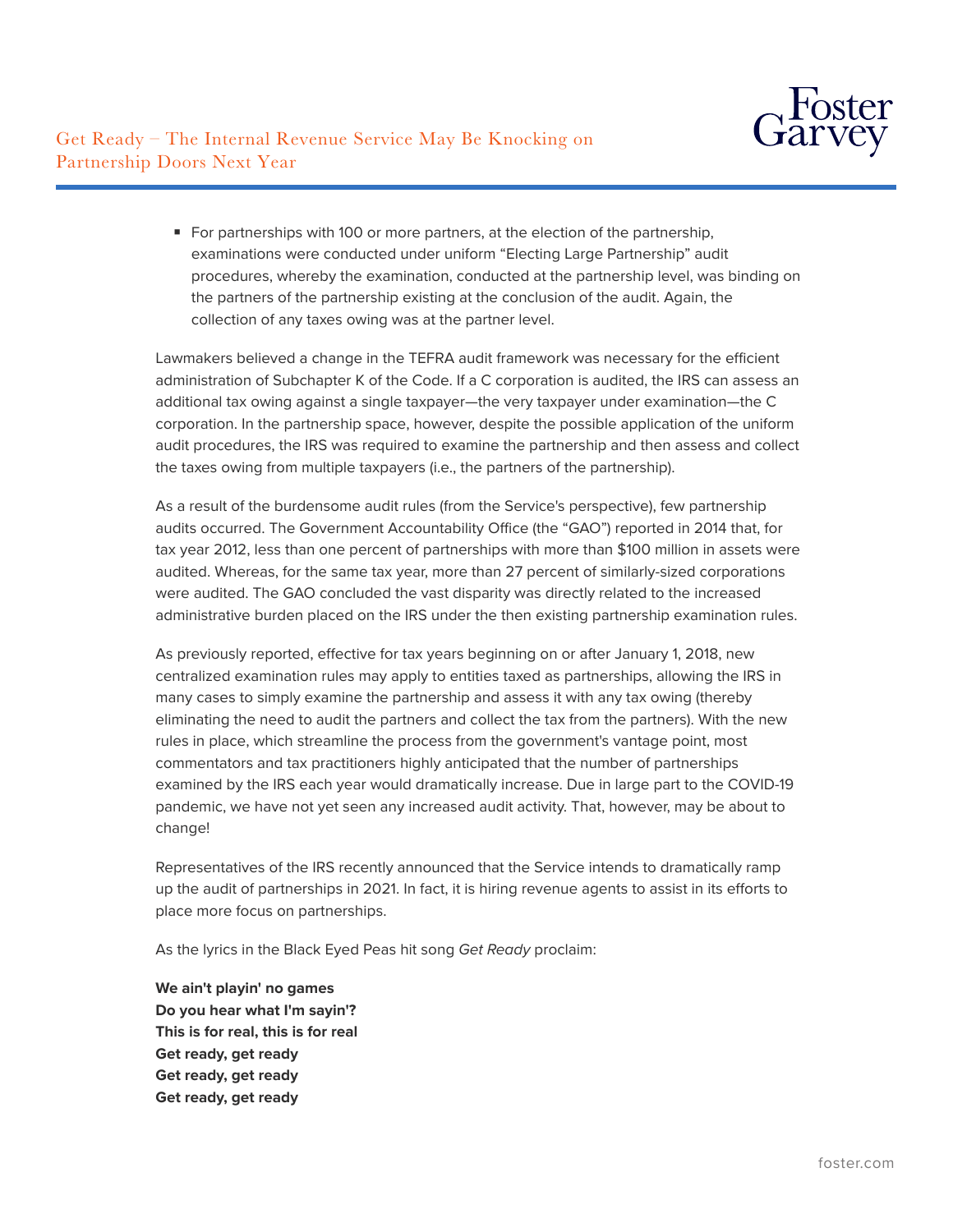

#### **Action Required**

Tax practitioners, if they have not already done so, need to get their partnership clients' houses in order and ready for IRS audits, including:

- Undertaking a careful review of the new audit regime, including the applicable Treasury Regulations, and how the regime may impact a partnership.
- Undertaking a careful review of each partnership and its partners to determine if the partnership is eligible to elect out of the new audit regime. If it can elect out, most tax practitioners believe a partnership should do so. The "elect out" option must be exercised annually. Did the partnership elect out in 2018 and/or 2019? Will it elect out on its 2020 partnership return?
- Taking an inventory of the partners to ensure eligibility to elect out exists. Consider amending the partnership agreement to restrict ownership (and the transferability of partnership interests) to persons or entities who will not render the partnership ineligible to elect out of the new regime.
- Alerting the client to carefully consider each person or entity before they are admitted to the partnership to determine whether the new admittee will render it ineligible to elect out of the new regime.
- If a partnership cannot elect out of the new audit regime, consider: (i) amending the partnership agreement so that the partners direct (by the terms of the agreement) the Partnership Representative ("PSR") to elect or in good faith consider the alternative payment system. Each partner should affirmatively approve this amendment and agree to be so bound; and (ii) amending the partnership agreement so that the partners from each reviewed year (in the ownership proportions they hold during each such reviewed year) bear any economic burdens of an IRS examination, rather than the partners for the tax year in which the examination concludes (in the ownership proportions they hold at the conclusion of the audit). Accordingly, consideration should be given to adding: (a) a provision expressly allowing the partnership to withhold distributions from any partner in order to pay the resulting tax; (b) a "clawback" provision requiring that the partners from the review year indemnify the partnership and other partners for their share of the resulting liability; (c) a provision expressly allowing the partnership to set up a reserve in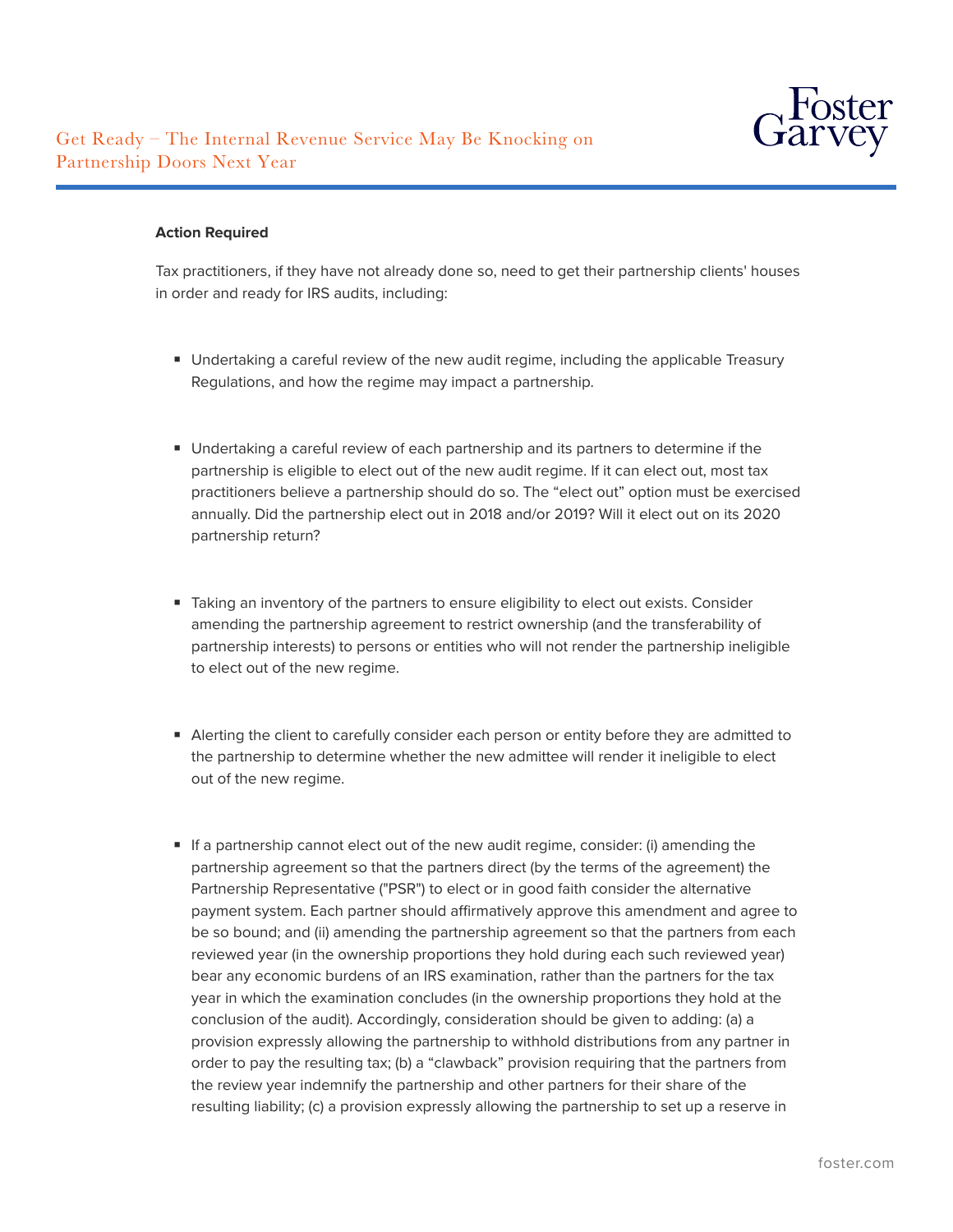anticipation of a tax liability; and/or (d) a provision expressly providing a method by which any tax liability that cannot be recovered from departed or reduced-interest reviewedyear partners is allocated and assumed by the remaining partners.

- Determining whether the partnership agreement's "Tax Matters Partner" provision (which applied under the old regime) has been replaced with an updated provision addressing the PSR under the new regime. A totally new PSR provision should be considered when drafting or amending the partnership agreement. Such a provision should include, but not be limited to, the following:
	- The appointment, removal and replacement of the PSR;
	- The duties of the PSR:
	- An obligation of the PSR to notify partners, including both current and any former partners who could be impacted, of any IRS audits;
	- An obligation of the PSR to keep the partners informed as the audit progresses;
	- The granting of authority to the PSR to resolve audits and make decisions about tax matters, including making elections such as a "push out" election under the new regime, and any limitations on such authority;
	- A release of the PSR of all liability relating to audits, provided the PSR acts in good faith and without gross negligence;
	- A requirement that the partners (current and former) cooperate and provide the PSR with any needed information and/or documentation for purposes the audit;
	- An agreement of each of the partners (current and former) to file amended returns and/or comply with any audit results, including paying their share of any resulting tax liability; and
	- Specifically directing or limiting the authority of the PSR with respect to electing out of the new audit regime and/or other elections available to the partnership under the new regime.

### **Conclusion**

Even though a partnership is not yet under examination, there is no time to wait to (i) review the partnership and the possible impact the new audit regime may have on it; (ii) review the partnership's options under the new audit regime; and (iii) update the partnership agreement, adding necessary PSR and related provisions. Waiting for the audit letter from the IRS may be too late.